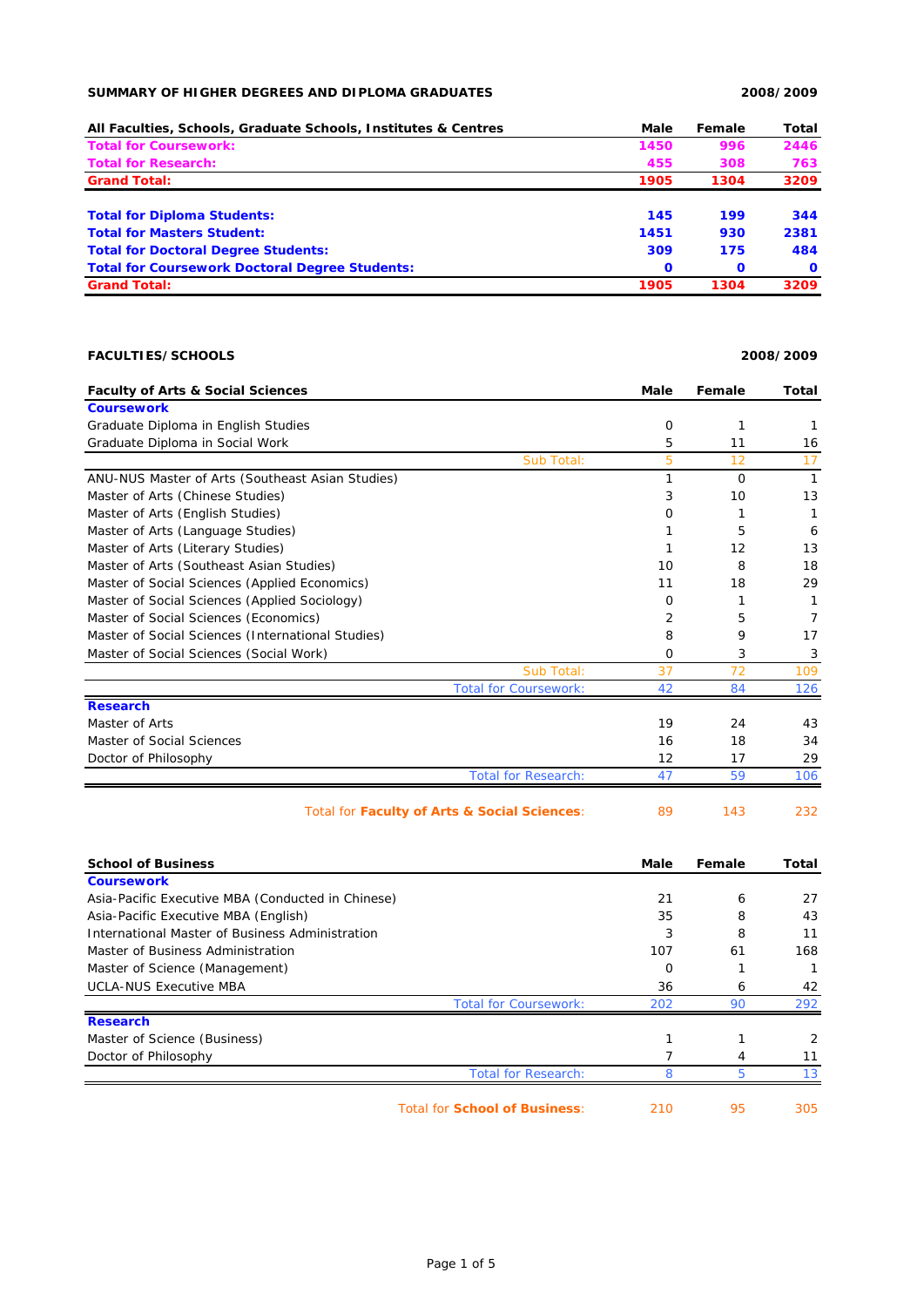| <b>School of Computing</b>                                | Male           | Female         | Total          |
|-----------------------------------------------------------|----------------|----------------|----------------|
| <b>Coursework</b>                                         |                |                |                |
| Master of Computing                                       | 55             | 17             | 72             |
| <b>Total for Coursework:</b>                              | 55             | 17             | 72             |
| <b>Research</b>                                           |                |                |                |
| Master of Science                                         | 5              | 3              | 8              |
| Doctor of Philosophy                                      | 33             | 11             | 44             |
| <b>Total for Research:</b>                                | 38             | 14             | 52             |
| <b>Total for School of Computing:</b>                     | 93             | 31             | 124            |
| <b>Faculty of Dentistry</b>                               | Male           | Female         | Total          |
| <b>Coursework</b>                                         |                |                |                |
| Graduate Diploma in Dental Implantology                   | 9              | $\mathbf{1}$   | 10             |
| Sub Total:                                                | 9              | $\mathbf{1}$   | 10             |
| Master of Dental Surgery (Endodontics)                    | O              | $\overline{2}$ | 2              |
| Master of Dental Surgery (Oral & Maxillofacial Surgery)   | 3              | 0              | 3              |
| Master of Dental Surgery (Orthodontics)                   | 2              | 4              | 6              |
| Master of Dental Surgery (Periodontology)                 | $\overline{2}$ | O              | $\overline{2}$ |
| Master of Dental Surgery (Prosthodontics)                 | 4              | O              | 4              |
| Sub Total:                                                | 11             | 6              | 17             |
| <b>Total for Coursework:</b>                              | 20             | $\overline{7}$ | 27             |
| <b>Research</b>                                           |                |                |                |
| Master of Science                                         | 1              | 2              | 3              |
| Doctor of Philosophy                                      | 0              | 1              | 1              |
| <b>Total for Research:</b>                                | 1              | 3              | $\overline{4}$ |
| <b>Total for Faculty of Dentistry:</b>                    | 21             | 10             | 31             |
| <b>School of Design &amp; Environment</b>                 | Male           | Female         | Total          |
| <b>Coursework</b>                                         |                |                |                |
| Master of Architecture                                    | 46             | 48             | 94             |
| Master of Arts (Urban Design)                             | 6              | 5              | 11             |
| Master of Science (Building Science)                      | 15             | 11             | 26             |
| Master of Science (Construction Law & Arbitration)        | 3              | 2              | 5              |
| Master of Science (Construction Law & Dispute Resolution) | 10             | $\overline{2}$ | 12             |
| Master of Science (Environmental Management)              | 11             | 5              | 16             |

| Master of Science (Project Management) |                              | 28  | 23  | 51  |
|----------------------------------------|------------------------------|-----|-----|-----|
| Master of Science (Real Estate)        |                              | 14  |     | 18  |
|                                        | <b>Total for Coursework:</b> | 133 | 100 | 233 |
| <b>Research</b>                        |                              |     |     |     |
| Master of Arts (Architecture)          |                              |     |     |     |
| Master of Arts (Industrial Design)     |                              |     | O   |     |
| Master of Science (Building)           |                              |     |     | 2   |
| Master of Science (Estate Management)  |                              |     |     | 3   |
| Doctor of Philosophy                   |                              |     |     | 10  |
|                                        | Total for Research:          |     |     | 18  |

Total for **School of Design & Environment**: 144 107 251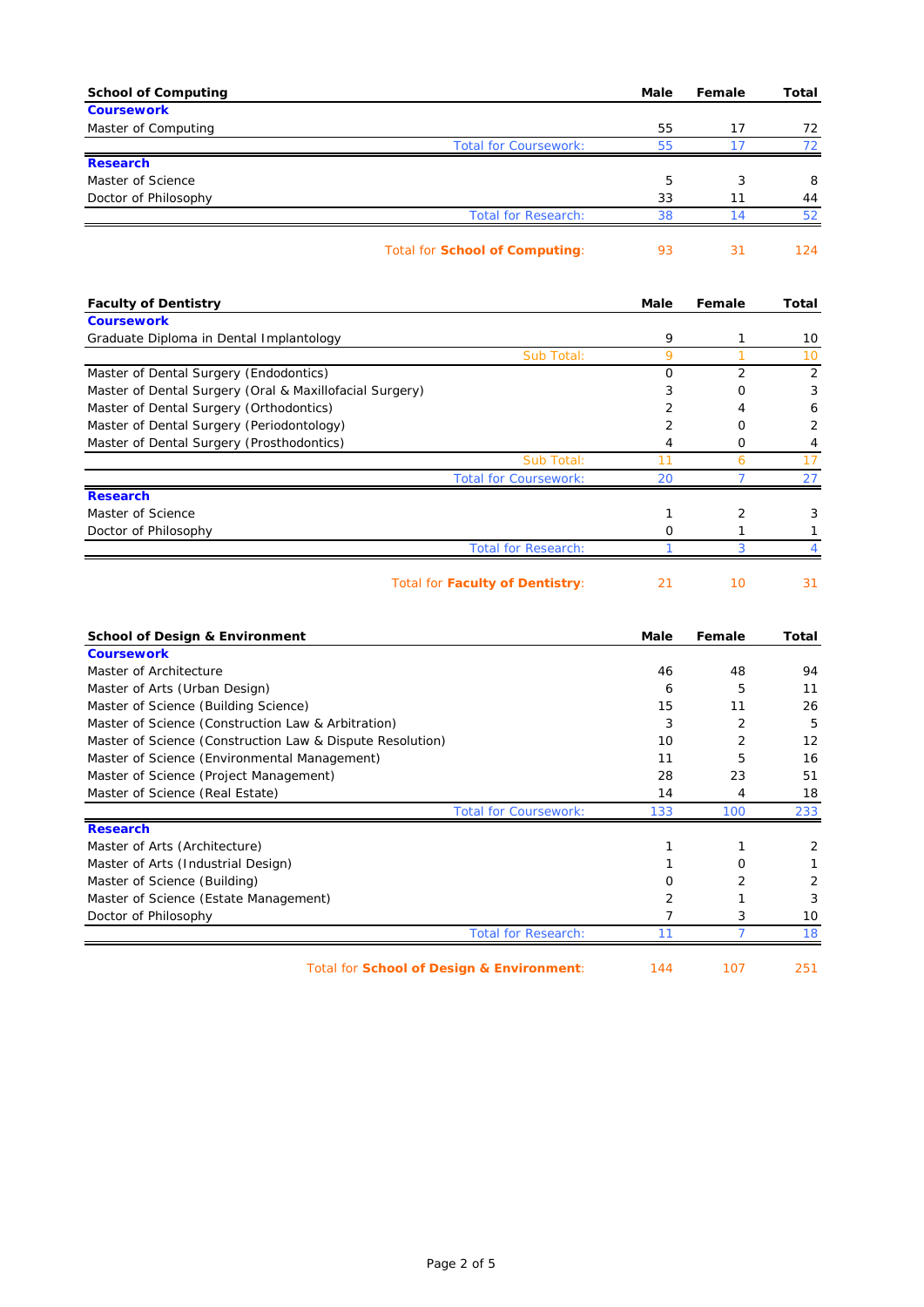| <b>Faculty of Engineering</b>                                 | Male | Female         | Total          |
|---------------------------------------------------------------|------|----------------|----------------|
| <b>Coursework</b>                                             |      |                |                |
| Graduate Diploma in Aviation Management                       | 5    | 2              | $\overline{7}$ |
| Sub Total:                                                    | 5    | $\overline{2}$ | $\overline{7}$ |
| Master of Science (Chemical Engineering)                      | 4    | 6              | 10             |
| Master of Science (Civil Engineering)                         | 30   | 27             | 57             |
| Master of Science (Electrical Engineering)                    | 67   | 23             | 90             |
| Master of Science (Environmental Engineering)                 | 15   | 12             | 27             |
| Master of Science (Geotechnical Engineering)                  | 4    | 2              | 6              |
| Master of Science (Industrial and Systems Engineering)        | 66   | 34             | 100            |
| Master of Science (Intellectual Property Management)          | 6    | 1              | $\overline{7}$ |
| Master of Science (Management of Technology)                  | 45   | 9              | 54             |
| Master of Science (Materials Science and Engineering)         | 11   | 16             | 27             |
| Master of Science (Mechanical Engineering)                    | 45   | 5              | 50             |
| Master of Science (Mechatronics)                              | 17   | $\overline{7}$ | 24             |
| Master of Science (Safety, Health & Environmental Technology) | 22   | 13             | 35             |
| Master of Science (Systems Design and Management)             | 7    | 3              | 10             |
| Master of Science (Transportation Systems and Management)     | 6    | 4              | 10             |
| Sub Total:                                                    | 345  | 162            | 507            |
| <b>Total for Coursework:</b>                                  | 350  | 164            | 514            |
| <b>Research</b>                                               |      |                |                |
| Master of Engineering                                         | 62   | 21             | 83             |
| Doctor of Philosophy                                          | 113  | 31             | 144            |
| NUS-SUPELEC Joint Ph.D.                                       | 1    | O              | 1              |
| NUS-TU/E Joint Ph.D.                                          | 2    | 1              | 3              |
| NUS-UIUC Joint Ph.D.                                          | 0    | 1              | 1              |
| <b>Total for Research:</b>                                    | 178  | 54             | 232            |
| <b>Total for Faculty of Engineering:</b>                      | 528  | 218            | 746            |

| <b>Faculty of Law</b>                                   | Male | Female         | Total |
|---------------------------------------------------------|------|----------------|-------|
| <b>Coursework</b>                                       |      |                |       |
| Graduate Diploma in Maritime & Arbitration              | 4    | O              | 4     |
| Graduate Diploma in Singapore Law                       | 28   | 65             | 93    |
| Sub Total:                                              | 32   | 65             | 97    |
| Master of Laws                                          | 4    | 12             | 16    |
| Master of Laws (Asian Legal Studies)                    | 3    | $\Omega$       | 3     |
| Master of Laws (Corporate & Financial Services Law)     | 20   | 23             | 43    |
| Master of Laws (Intellectual Property & Technology Law) | 2    |                | 9     |
| Master of Laws (International & Comparative Law)        | 13   | 12             | 25    |
| Master of Laws (International Business Law)             | 21   | 35             | 56    |
| Master of Laws (Maritime Law)                           | 8    | 4              | 12    |
| Sub Total:                                              | 71   | 93             | 164   |
| <b>Total for Coursework:</b>                            | 103  | 158            | 261   |
| <b>Research</b>                                         |      |                |       |
| Master of Laws                                          | 3    | $\overline{2}$ | 5     |
| Doctor of Philosophy                                    |      | 3              | 4     |
| <b>Total for Research:</b>                              |      | 5              |       |
| Total for Faculty of Law:                               | 107  | 163            | 270   |

| Lee Kuan Yew School of Public Policy      |                              | Male | Female | Total |
|-------------------------------------------|------------------------------|------|--------|-------|
| <b>Coursework</b>                         |                              |      |        |       |
| Graduate Diploma in Public Administration |                              |      | O      |       |
|                                           | Sub Total:                   |      |        |       |
| Master in Public Administration           |                              | 45   | 32     | 77    |
| Master in Public Management               |                              | 16   | 5      | 21    |
| Master in Public Policy                   |                              | 27   | 46     | 73    |
|                                           | Sub Total:                   | 88   | 83     |       |
|                                           | <b>Total for Coursework:</b> | 89   | 83     | 172   |
|                                           |                              |      |        |       |

Total for Lee Kuan Yew School of Public Policy: 89 83 172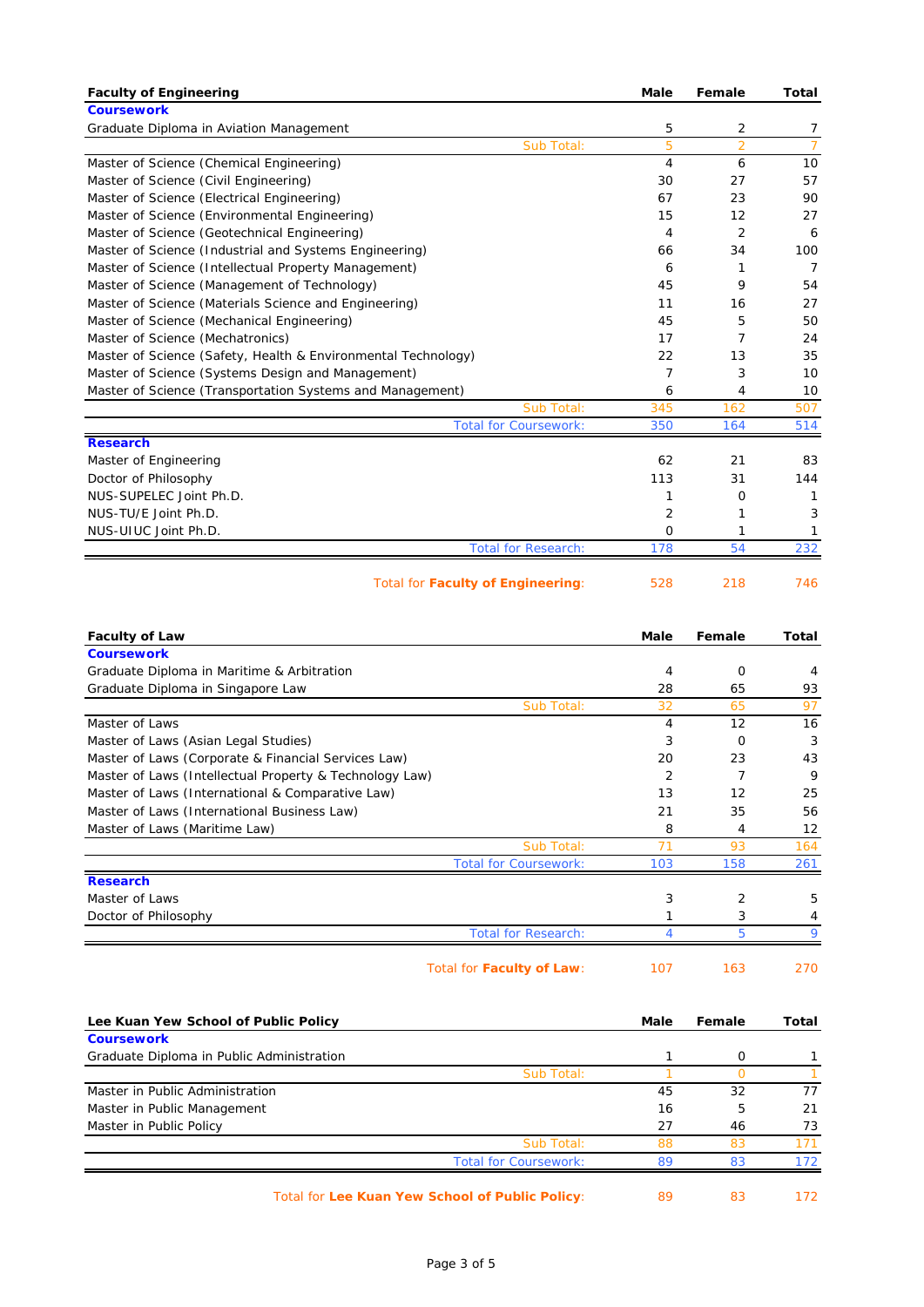| <b>Faculty of Science</b>                                          | Male           | Female         | <b>Total</b>   |
|--------------------------------------------------------------------|----------------|----------------|----------------|
| <b>Coursework</b>                                                  |                |                |                |
| Joint Master of Science in Industrial Chemistry                    | 2              | 11             | 13             |
| Master of Pharmacy (Clinical Pharmacy)                             | 0              | 2              | 2              |
| Master of Science (Applied Physics)                                | 0              | 1              | $\mathbf{1}$   |
| Master of Science (Chemistry)                                      | 6              | 12             | 18             |
| Master of Science (Mathematics)                                    | 9              | 1              | 10             |
| Master of Science (Physics)                                        | 1              | 0              | 1              |
| Master of Science (Statistics)                                     | 6              | 2              | 8              |
| Master of Science in Financial Engineering                         | 53             | 7              | 60             |
| <b>Total for Coursework:</b>                                       | 77             | 36             | 113            |
| <b>Research</b>                                                    |                |                |                |
| Master of Science                                                  | 22             | 34             | 56             |
| Master of Science (Pharmacy)                                       | $\mathbf{O}$   | 4              | 4              |
| Doctor of Philosophy                                               | 61             | 53             | 114            |
| <b>Total for Research:</b>                                         | 83             | 91             | 174            |
| <b>Total for Faculty of Science:</b>                               | 160            | 127            | 287            |
| Yong Loo Lin School of Medicine                                    | Male           | Female         | Total          |
| <b>Coursework</b>                                                  |                |                |                |
| Graduate Diploma in Family Practice Dermatology                    | 19             | 8              | 27             |
| Graduate Diploma in Occupational Medicine                          | 8              | 4              | 12             |
| Sub Total:                                                         | 27             | 12             | 39             |
| Master of Medicine (Anaesthesiology)                               | $\overline{7}$ | $\overline{4}$ | 11             |
| Master of Medicine (Diagnostic Radiology)                          | 13             | 1              | 14             |
| Master of Medicine (Emergency Medicine)                            | 4              | 3              | $\overline{7}$ |
| Master of Medicine (Family Medicine)                               | 14             | 9              | 23             |
| Master of Medicine (Internal Medicine)                             | 20             | 13             | 33             |
| Master of Medicine (Ophthalmology)                                 | 10             | $\overline{7}$ | 17             |
| Master of Medicine (Orthopaedic Surgery)                           | 12             | 3              | 15             |
| Master of Medicine (Otorhinolaryngology)                           | 4              | 2              | 6              |
| Master of Medicine (Paediatric Medicine)                           | 0              | 2              | 2              |
| Master of Medicine (Psychiatry)                                    | 2              | 4              | 6              |
| Master of Medicine (Surgery)                                       | 7              | 4              | 11             |
| Master of Nursing                                                  | O              | 2              | $\overline{2}$ |
| Master of Public Health                                            | 11             | 10             | 21             |
| Master of Science (Speech and Language Pathology)                  | 3              | 15             | 18             |
| Sub Total:                                                         | 107            | 79             | 186            |
| <b>Total for Coursework:</b>                                       | 134            | 91             | 225            |
| <b>Research</b>                                                    |                |                |                |
| Joint M.Sc. in Infectious Diseases, Vaccinology and Drug Discovery | $\overline{c}$ | 3              | 5              |
| Master of Science                                                  | 11             | 17             | 28             |
| Doctor of Medicine                                                 | 1              | 0              | $\mathbf{1}$   |
| Doctor of Philosophy                                               | 38             | 30             | 68             |
| <b>Total for Research:</b>                                         | 52             | 50             | 102            |
| Total for Yong Loo Lin School of Medicine:                         | 186            | 141            | 327            |
| Yong Siew Toh Conservatory of Music                                | Male           | Female         | <b>Total</b>   |
| <b>Coursework</b>                                                  |                |                |                |
| Graduate Diploma in Music Performance                              | 0              | 4              | 4              |
| <b>Total for Coursework:</b>                                       | $\mathbf{O}$   | 4              | 4              |

Total for **Yong Siew Toh Conservatory of Music**: 0 4 4 4 4 4